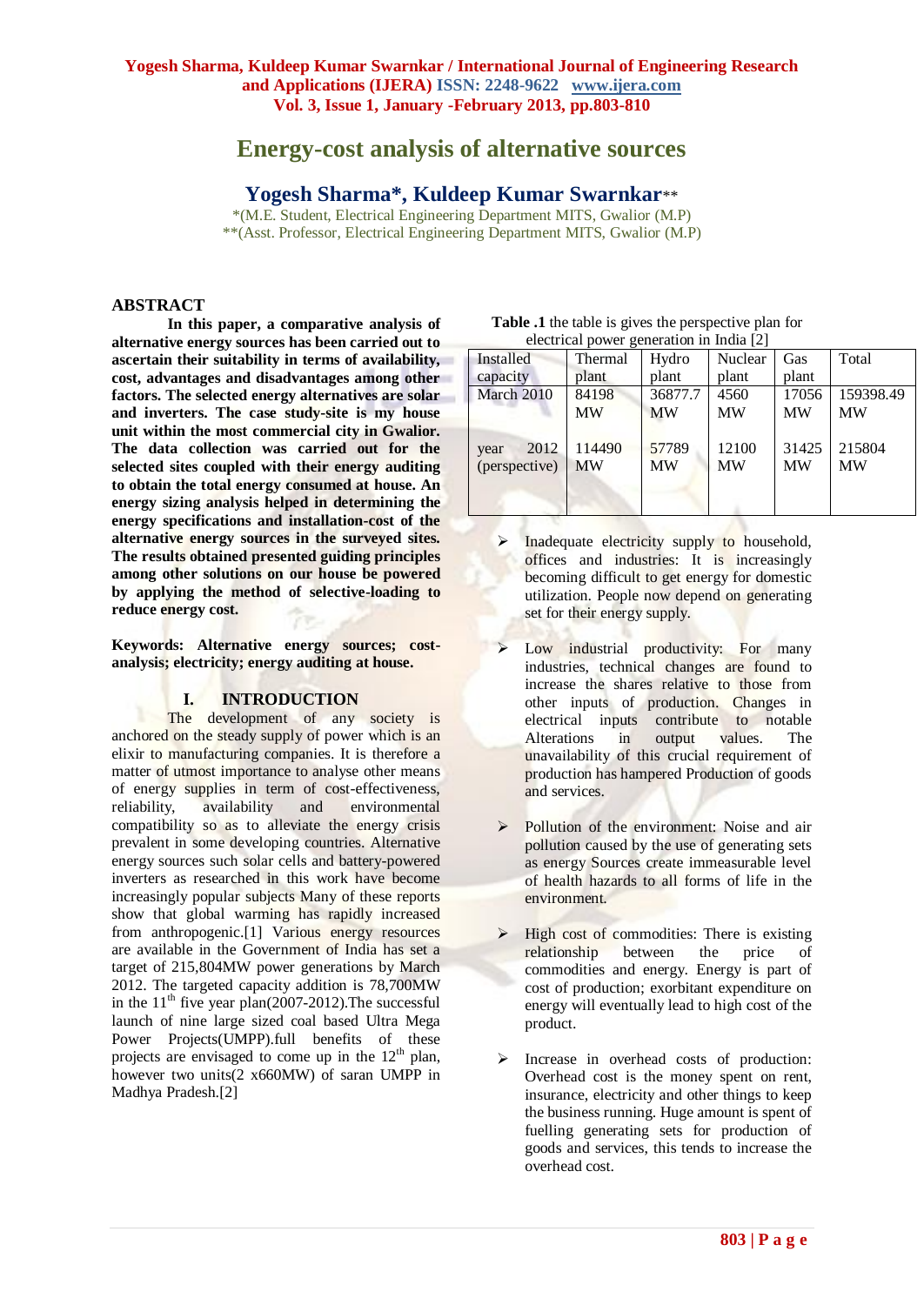The general objective of this work is to minimize the adverse effects of over dependence on national electric energy generation which is unreliable in many developing countries. In attaining this general goal some specific objectives were considered. Namely ascertaining the positive and negative aspects of alternative sources of energy; analyzing the effectiveness, feasibility and viability of other alternatives energy to electricity; determining costimplication of choosing alternative sources [1].

#### **II THEORETICAL CONCEPTS**

**Inverters and solar cells-**The inverter is the heart of all but the smallest power systems. It is an electronic device that converts direct current DC power from batteries or solar modules into alternating AC power to operate lights, appliances or anything that normally operates on power supplied by the utility grid. The electrically-rechargeablebattery-powered inverters which have been considered in this work come in many varieties, sizes and qualities and offer various features that specializes them for particular applications. There have been a large number of articles written concerning power conversion in recent years. This can be attributed in part to the rise in popularity of high voltage DC transmission systems and their integration with existing AC supply grids. There is also a consistent demand for high efficiency inverter devices for lower power applications like houses, caravans, UPS and developing countries of the world. The resulting AC converted by inverters can be at any required voltage and frequency with the use of appropriate transformers, switching and control circuits. Due to the higher operating frequencies, inverters yield higher, more economical output power. This increased power source efficiency translates to decreased utility costs. Virtually all the inverters used with alternative power systems are transistorized, solid state devices [10]This report focuses on DC to AC power inverters, which aim to efficiently transform a DC power source to a high voltage AC source, similar to power that would be available at an electrical wall outlet. Inverters are used for many applications, as in situations where low voltage DC sources such as batteries, solar panels or fuel cells must be converted so that devices can run off of AC power. One example of such a situation would be converting electrical power from a car battery to run a laptop, TV or cell phone [10].

 On the market today are two different types of power inverters, modified sine wave and pure sine wave generators. These inverters differ in their outputs, providing varying levels of efficiency and distortion that can affect electronic devices in different ways. A modified sine wave is similar to a square wave but instead has a "stepping" look to it

that relates more in shape to a sine wave. Pure sine wave inverters are able to simulate precisely the AC power that is delivered by a wall outlet. Usually sine wave inverters are more expensive then modified sine wave generators due to the added circuitry.[4] This cost, however, is made up for in its ability to provide power to all AC electronic devices, allow inductive loads to run faster and quieter, and reduce the audible and electric noise in audio equipment, TV"s and fluorescent lights.

*Pulse Width Modulation-*In electronic power converters and motors, PWM is used extensively as a means of powering alternating current (AC) devices with an available direct current (DC) source or for advanced DC/AC conversion. Variation of duty cycle in the PWM signal to provide a DC voltage across the load in a specific pattern will appear to the load as an AC signal, or can control the speed of motors that would otherwise run only at full speed or off. This is further explained in this section. The pattern at which the duty cycle of a PWM signal varies can be created through simple analog components, a digital microcontroller, or specific PWM integrated circuits. Analog PWM control requires the generation of both reference and carrier signals that feed into a comparator which creates output signals based on the difference between the signals.<sup>[1,5]</sup> The reference signal is sinusoidal and at the frequency of the desired output signal, while the carrier signal is often either a saw tooth or triangular wave at a frequency significantly greater than the reference. When the carrier signal exceeds the reference, the comparator output signal is at one state, and when the reference is at a higher voltage, the output is at its second state.

**Load-selection and Installation of Inverters-**A key consideration in the design and operation of inverters is how to achieve high efficiency with varying Power output. It is necessary to maintain the inverter at or near full load in order to operate in the high efficiency region. However, this is not possible. Some installations would never reach their rated power due to deficient tilt, orientation or irradiation in the region [5]. Inverters are very easy to install. Most of them are "plug and play" devices, especially smaller, low-wattage inverters. The selection of a location where the DC low voltage cable is the shortest possible distance to the battery is important as the longer a DC cable runs the greater the voltage loss. Ventilation is also an important factor to consider when installing inverter. Inverters generate a fair amount of heat, and therefore use cooling fans and heat dissipation fins to prevent overheating. More so, the unit must not be allowed to come in contact with any liquids or condensing humidity. Here in, the rules for choosing an inverter based on the load selection are discussed.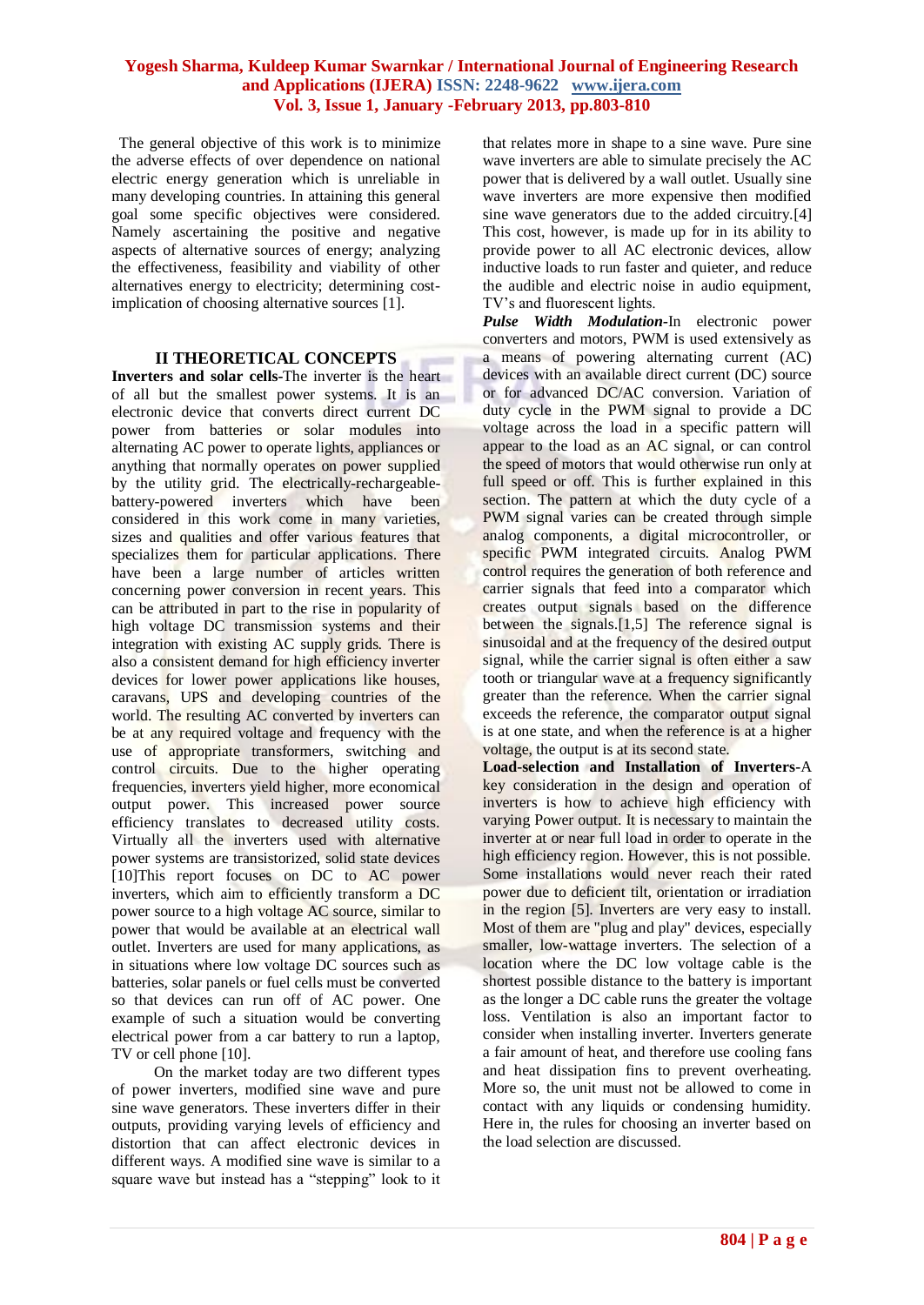- $\triangleright$  The first step in selecting an inverter is to match the inverter to the voltage of the battery that will be used to power the system.
- $\triangleright$  The devices to be powered with the inverter must be determined. The wattage rating of the inverter must exceed the total wattage of all the devices to be run simultaneously. For instance, running a 600-watt blender and a 600-watt coffee maker at the same time needs an inverter capable of a 1,200 watt output.
- $\triangleright$  It must be ascertained that the inverter's peak rating is higher than the peak wattage of the device you intend to power.

The final specification to look for is the wave output of the inverter. If there is the need to power any of the equipment that is sensitive to square waves, an inverter with a "perfect sine" wave output should be used. [1]

**Solar energy can be used to generate power in two-way**; solar-thermal conversion and solar electric (photovoltaic) conversion. Solar-Thermal is heating of fluids to produce steam to drive turbines for large-scale centralized generation solar electric or photovoltaic technology uses the sun"s energy to make electricity. Learning from the word itself, the prefix "photo" means "produced by light," and the suffix "voltaic" refers to "electricity produced by a chemical reaction." PV technology produces electricity directly from the electrons freed by the interaction of sunlight with certain semiconductor materials, such as silicon, in the PV module. The electrons are collected to form a direct current (DC) of electricity. The basic building block of PV technology is the solar "cell." Many cells may be wired together to produce a PV "module," and many modules are linked together to form a PV "array." PV modules sold commercially range in power output from about 10 watts to 300 watts, and produce a direct current like that from a car's battery. $[6,7]$ 

 A complete PV system usually consists of one or more modules connected to an inverter that changes the PV's DC electricity to alternating current (AC) electricity to power your electrical devices and to be compatible with the electric grid.1 Batteries are sometimes included in a system to provide back-up power in case of utility power outages. PV cells can be made from several processes or technologies. They all do the same job produce electricity from sunlight.

The basic types of inverters include:

 $\triangleright$  True sine wave inverter. If you plan to take advantage of net metering (see "What is Net Metering?") and feed electricity into the transmission grid, then you must have this type of inverter. Most households use alternating current in their electric circuits, with power supplied from the utility at 120 volts and 60 cycles per second. A true sine wave inverter transforms the direct current from the PV modules to alternating current of 120 volts and 60 cycles per second. This transformation may also synchronize your system with the utility"s system. Modified sine wave inverter. Similar to a true sine wave inverter, a modified inverter does not provide the same quality of 60 cyclecurrent that can be fed back to the utility grid. This quality of power, however, can be used at your home to power many AC loads.<sup>[5]</sup>

 PV systems produce power intermittently because they work only when the sun is shining. More electricity is produced on a clear, sunny day with more intense sunlight and with a more direct light angle, as when the sun is perpendicular to the surface of the PV modules. Cloudy days can significantly reduce output, and of course no power is produced at night. PV systems work best during summer months when the sun is higher in the sky and the days are longer.[6] Because of these variations, it is difficult for PV systems to furnish all the power you need, and are typically used in conjunction with utility-supplied electricity. To make the best use of your PV system, you need most or the sun"s entire path to be clear and not shaded by trees, roof gables, chimneys, buildings, or other features of your home and the surrounding landscape. Shading will substantially reduce the amount of electricity that your system can produce.

## **III RESEARCH METHODOLOGY**

The research methodology of this study is presented in three stages, namely, (i) Site selection (ii) Energy Auditing (iii) Energy cost analysis. The reasons for selecting the case study sites and performing energy audit for the sites, the different types of cost analysis and phases of energy audits applied in the work are all discussed in this section.

#### **(A) Site Selection**

The site selected is a location is the most commercial city in Gwalior. The case study is typical at house is a one story building. The most important reasons for selecting these sites are because the locations are in an area where energy consumption is frequent and mostly unavailable and hence the rate of electricity is on the high side due to the unsteady power supply.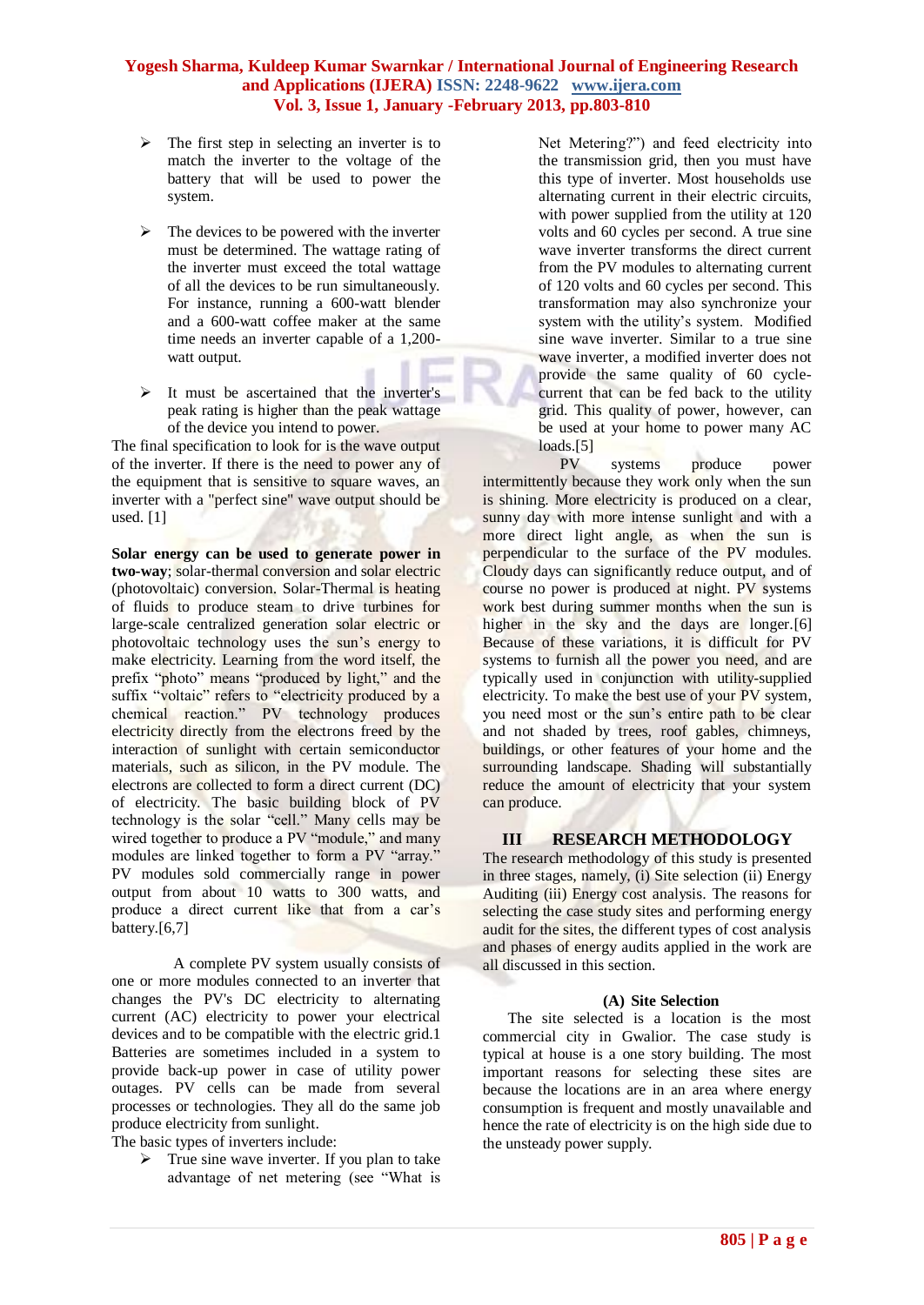#### **(B) Energy Auditing**

Energy audit is defined as the verification, monitoring and analysis of use of energy in different equipment is total sum of energy consumed. Energy audits carried out at the site were for the following reasons: (i) to ascertain the total energy consumed in the house (ii) to discover the Appliances that consumes most energy (iii) to reduce avoidable expenses on energy. Energy audits considered in this work can be broadly be classified as:

- Preliminary audit
- Detailed audit
- investment-grade audit

**Preliminary audit-:** The preliminary audit alternately called a simple audit, screening audit or walk-through audit is the simplest and quickest type of audit It involves minimal interviews with site operating Personnel, a brief review of facility utility bills and other Operating data, and a walk- through is least costly and identifies preliminary scope of energy saving. [2] A visual inspection of the facility provides useful information and way to further detail analysis. Mini audit is the requires tests and measurements to quantify energy uses and losses and determine the economic for changes. Maxi audit is one step ahead than the mini audit. It contains all the functions like lighting, process etc, energy consumption and their evaluation. It also require a model analysis, Utility bills are collected for a 12 month-period to allow the auditor to evaluate the facility's energy/demand rate structures, and energy usage profiles. Additional metering of specific energy consuming systems is often performed to supplement utility data. In-depth interviews with the facility operating personnel systems as well as insight into variations in daily and annual energy consumption and demand A detailed financial analysis is Performed for each measure based on detailed Implementation cost estimates; sitesspecific operating cost savings, and the consumer's investment criteria. Investment-Grade Audit: The investment- grade audit alternatively called a comprehensive audit, detailed audit, maxi-audit or technical analysis audit expands on the general audit described above by providing energy use characteristics of both the existing facility and all energy conservation measures identified. The building model is calibrated against actual utility data to provide a realistic baseline which is used to complete operating savings for proposed measures. [1]In a comprehensive or investment grade audit extensive attention is given to understanding not only the operating characteristics of all energy consuming systems but also situations that cause load profile variations on both an annual and daily basis. Also existing utility data is supplemented with

sub-metering of major energy consuming systems and monitoring of System operating characteristics.

 **Phases of energy auditing:** The Phases involved in the energy auditing were: (i) data collection (ii) data Verification (iii) energy-saving opportunities (iv) energy conservation opportunities (v) executive summary. In data collection, visitation was done on the case studies the results show the data collected for Study site at the house one story building. Data verification is the process of checking for the Accuracy and adequacy of the data collected. This Procedure is carried out due to challenges that might have been faced while performing the study. The energy saving opportunities technique aids the selection of load at the house how to some bulb are replace by the CFL that more energy saving. Because it is reduce the more energy consumption to be minimum electrical energy. It is also include the other no. of appliances equipment being used. The energy wastage is identifying in the house.

Fig .1 Methodology frame work for energy auditing



#### **(C) Energy-Cost Analysis**

There are several cost analysis methods that have been propounded such as: (i) Cost-of-illness analysis (ii) Cost-minimization analysis (iii) Costeffectiveness analysis (CEA) (iv) Cost-utility analysis (CUA) (v) Cost consequence analysis (vi) Cost-benefit analysis (CBA). Cost-of-illness analysis is a determination Cost-of-illness (COI) was the first economic evaluation technique used in the health field. The principal aim was to measure the economic burden of illness to society. **Costminimization** is a tool used in [pharmacy](http://en.wikipedia.org/wiki/Pharmacoeconomics) co [economics](http://en.wikipedia.org/wiki/Pharmacoeconomics) and is applied when comparing multiple drugs of equal efficacy and equal tolerability assumed to produce equivalent outcomes. Costeffectiveness analysis (CEA) is a comparison of costs in pecuniary units with outcomes in quantitative non- pecuniary units, e.g., reduced quietus or death rate. Cost utility analysis (CUA) is a form of cost effectiveness analysis that compares costs in pecuniary units with outcomes in terms of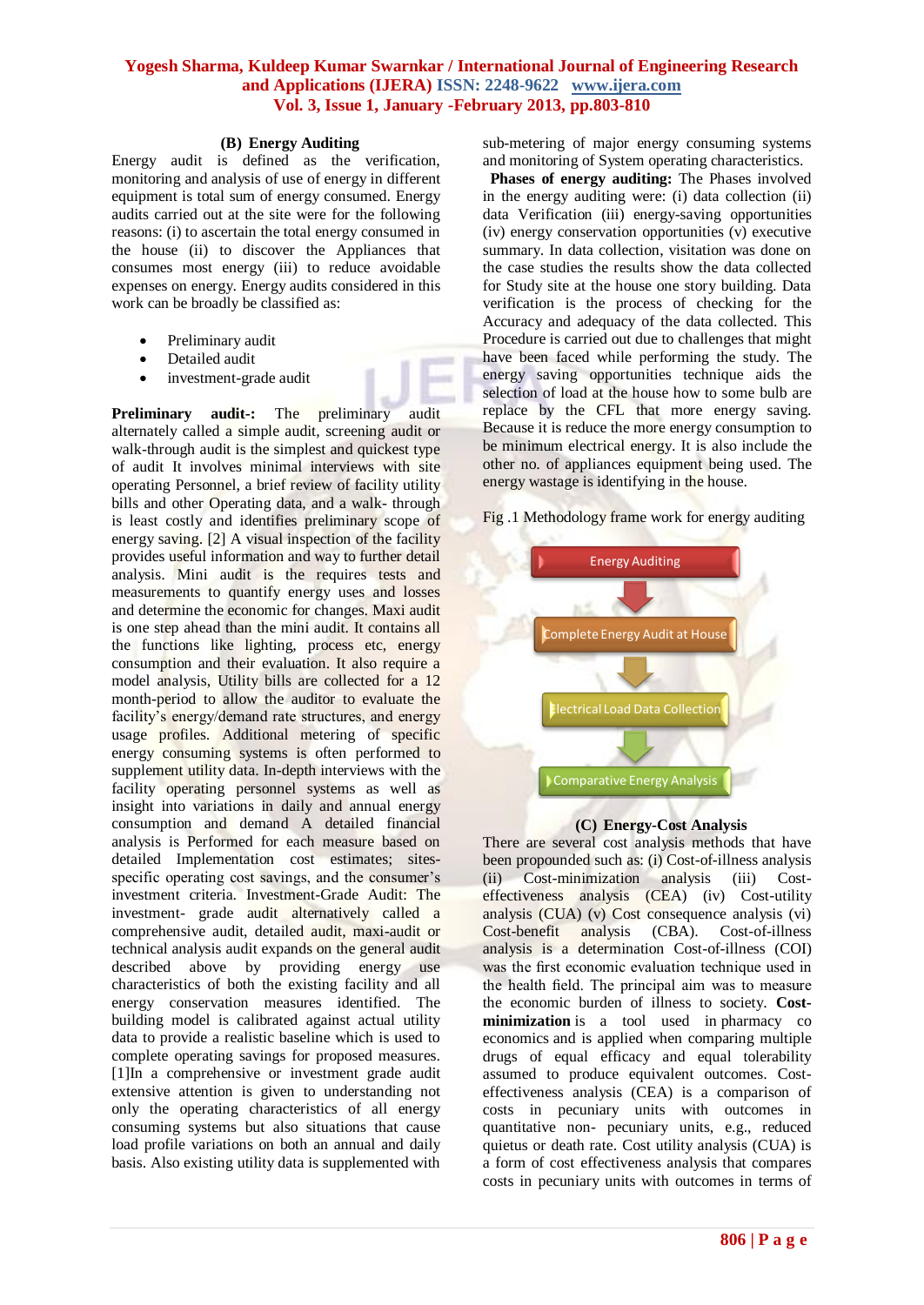.

their utility, usually to the patient, measured. Costconsequence analysis is a form of cost-effectiveness analysis that presents costs and outcomes in discrete categories, without aggregating or weighting them. Cost-benefit analysis (CBA) compares costs and benefits, both of which are quantified in common pecuniary units.[3] Economic analysis involves comparing the costs and consequences of different interventions, enabling conclusions to be drawn about their relative efficiency. Benefit–cost ratio: monetary or welfare benefit per currency unit spent. The goal of CBA is to identify whether the benefits of an intervention exceed its costs. A positive net social benefit indicates that an intervention is worthwhile from an economic perspective. However, as public funds are limited, some ranking of the alternatives is necessary to enable decision makers to choose the interventions that have the highest return on investment and/or bring the greatest benefit to target populations. Therefore, the primary output of a CBA is: The *benefit–cost ratio*  (BCR), which shows the factor by which economic benefits exceed the economic costs. However, the ratio itself is not the only information of interest to decision-makers, who may also wish to know how quickly the investment will be paid back, the attractiveness of the investment compared to placing the funds in a bank and earning interest, and so on. Therefore, the following summary measures are important additional outputs of a CBA, and can help make the case for investment in interventions to reduce population exposure to IAP The *economic internal rate of return* (EIRR) shows the return on investment of the intervention, which is the discount rate at which the future expected stream of benefits equals the future expected stream of costs. The *net present value* (NPV) shows the net monetary or welfare gain that can be expected from the intervention in currency units of the base period (start of project). The *break-even point* shows the time period after which the economic benefits from an intervention will equal the resources invested in the intervention. In addition to these summary outputs of CBA, the component parts themselves, such as cost or outcome data, can be used for decision-making.[3] For example, a comparative cost analysis of a stove manufacture and distribution programmed in several regions of a country would enable conclusions to be drawn about which ones perform better and why. An economic costing also contributes to price/tariff setting for public services, and to allocation of government budgets. Furthermore, the financial viewpoint can be presented by disaggregating cost and outcome data into financial impact versus purely economic impact. The next section elaborates on the distinction between economic and financial analysis Their suitability of any of these methods depend upon the purpose of the assessment the availability

of data and other resources the cost benefit analysis method was applied to this work. From fig. 1. The different sources of energy analyzed for the selected sites were (i) Solar (ii) Inverters (iii) Electricity supply (iv) Load selections were done for the cases of solar and inverters and energy cost estimates and were obtained and comparisons made based on Solar energy systems reduce your electricity Costs, depending on system size. Utility prices are only going up every year. Solar energy provides you security from rising Electricity rates.

The cost analysis for the inverter and solar (PVC).According to electrical energy meter at house, Site selection house load – 5000wh to 7000wh (approximately) Calculation of electricity bill unit following equation.

#### $U= W x H/ 1000$

Where U= electricity bill unit,  $W=$  watt,  $H =$  hour. This selection Energy-cost analysis carried out on electricity supply and collection of data on billing for a period of one year.

A Solar Photo Voltaic system consists of just 4 main elements: Solar panels, Panel mounting structures with Suitable wiring, Inverter, Batteries.

| Particular                 | Solar power plant              |  |  |
|----------------------------|--------------------------------|--|--|
| Capacity                   | <b>5 KW</b>                    |  |  |
| Units                      | 1 Unit                         |  |  |
| Application                | Solar power back up for        |  |  |
|                            | existing electrical appliances |  |  |
|                            | viz., Tube lights, Fans,       |  |  |
|                            | Computers, Printers, cooler,   |  |  |
|                            | etc                            |  |  |
| Scope of Supply            | System includes Solar          |  |  |
|                            | Module, Battery, Inverter      |  |  |
| <b>Solar Panel Wattage</b> | 200 Wp X 25 No                 |  |  |
| <b>Battery Rating</b>      | 12 V 150 Ah X 3 No's           |  |  |
| Not in Scope               | Civil Work, Conduit            |  |  |
|                            | material and Wiring            |  |  |
| Warranty                   | 1 Year for the system and 10   |  |  |
|                            | <b>Years for Solar Panel</b>   |  |  |
|                            |                                |  |  |
| Life of the System         |                                |  |  |
| <b>Solar Modules</b>       | $20 - 25$ Years                |  |  |
| <b>Battery</b>             | $3 - 5$ Years                  |  |  |
| Inverter                   | 5 Years                        |  |  |
| cost of installing of      |                                |  |  |
| solar power plant          | 512000/-                       |  |  |
| (approximately) for        |                                |  |  |
| 10 year & also             |                                |  |  |
| including battery          |                                |  |  |
| cost after 3 year          |                                |  |  |
|                            |                                |  |  |

 **Table .2** Solar Module Specifications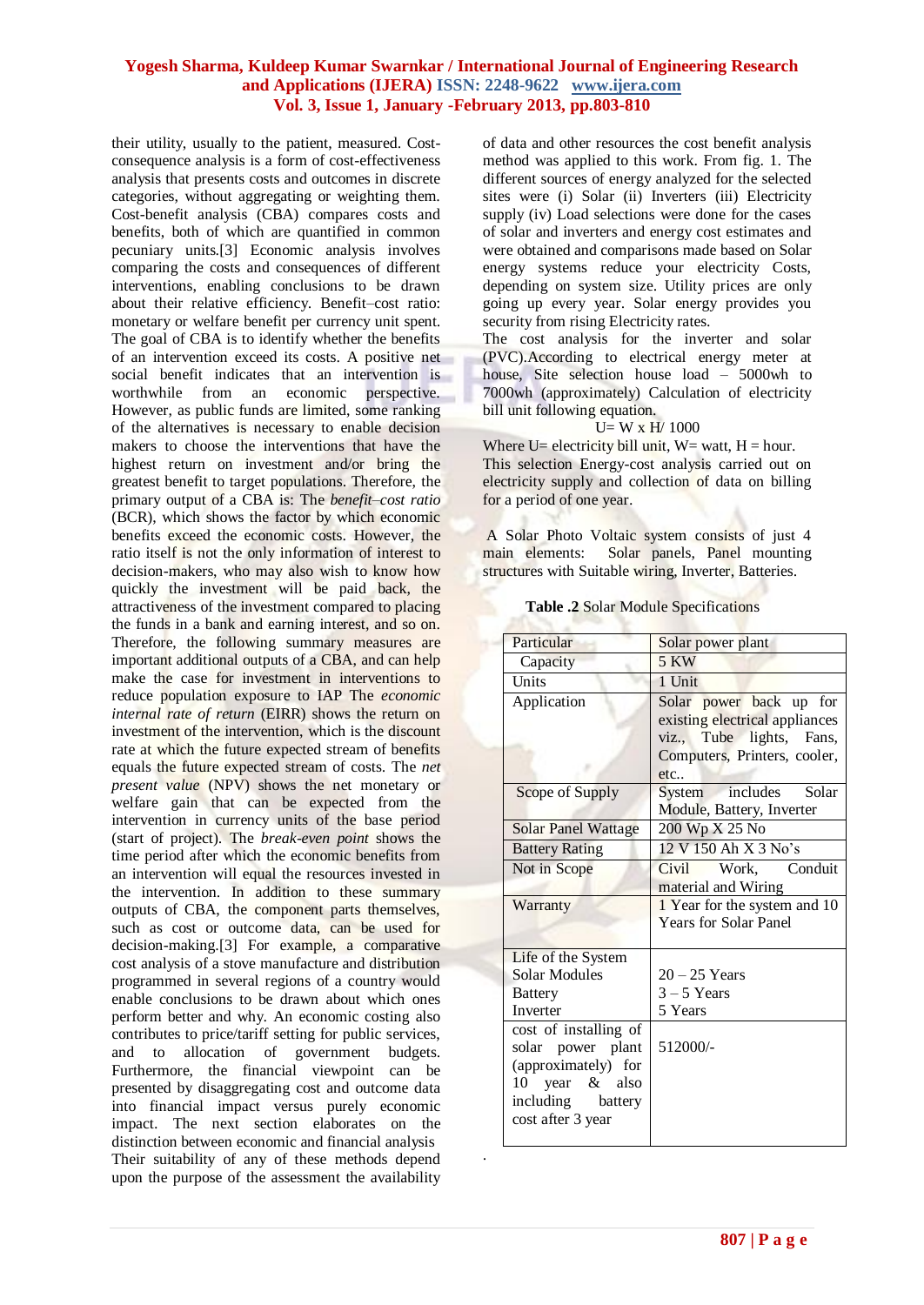## **(IV) RESULTS AND DISCUSSIONS**

Comparison of the sources of energy was made. Compares (i) the total cost of setting up Inverters and solar units for selected loading (ii) cost

of electricity supply for complete loading at the site considered. Results show that the cost required for setting up solar energy usage for the home is highest despite the selective loading.

|  | Table .3 Comparisons of the alternative sources of energy into electricity billing cost for 10 and 25 year |  |  |
|--|------------------------------------------------------------------------------------------------------------|--|--|
|  |                                                                                                            |  |  |

| Electricity bill monthly                                    | Unit of per<br>month                                   | Unit of per kwh                                | Electricity bill cost per<br>month |
|-------------------------------------------------------------|--------------------------------------------------------|------------------------------------------------|------------------------------------|
| Jan                                                         | 720                                                    | 8                                              | 5760                               |
| Feb                                                         | 684                                                    | $\overline{8}$                                 | 5472                               |
| Mar                                                         | 728                                                    | 8                                              | 5824                               |
| Apl                                                         | 800                                                    | $\overline{8}$                                 | 6400                               |
| May                                                         | 925                                                    | $\overline{8}$                                 | 7400                               |
| June                                                        | 1000                                                   | 8                                              | 8000                               |
| July                                                        | 920                                                    | $\overline{8}$                                 | 7360                               |
| Aug                                                         | 840                                                    | 8                                              | 6720                               |
| Sep                                                         | 810                                                    | 8                                              | 6480                               |
| Oct                                                         | 710                                                    | 8                                              | 5680                               |
| <b>Nov</b>                                                  | 524                                                    | 8                                              | 4192                               |
| Dec                                                         | 621                                                    | 8                                              | 4968                               |
| Total bill for one year cost                                |                                                        |                                                | 74845                              |
| <b>Approximately after 10</b><br>year electricity bill cost | 10 year                                                |                                                | 74845x10=748450/-                  |
| Approximately after 25<br>year electricity bill cost        | 25 year                                                |                                                | 74845x25=1871125/-                 |
| Solar system fixed cost                                     | 10 year<br><b>5KW</b><br>cost-60-90<br>rupees per watt | 90 rupees per<br>watt<br><b>6 battery cost</b> | 464000/-<br>48000/-                |
|                                                             |                                                        | <b>Total</b>                                   | 512000/-                           |
| Solar system fixed cost                                     | 10 year, 5KW                                           | 80 rupees per<br>watt                          | 439000/-                           |
|                                                             |                                                        | <b>6</b> battery<br><b>Total cost</b>          | 54000/-                            |
|                                                             |                                                        |                                                | 493000/-                           |
| Solar system fixed cost                                     | 25 year, 5KW                                           | 90 rupees.                                     | 489000/-                           |
|                                                             |                                                        | <b>Battery 21</b><br><b>Total cost</b>         | 189000/-<br>678000/-               |

Note- there are not including the maintained cost of solar unit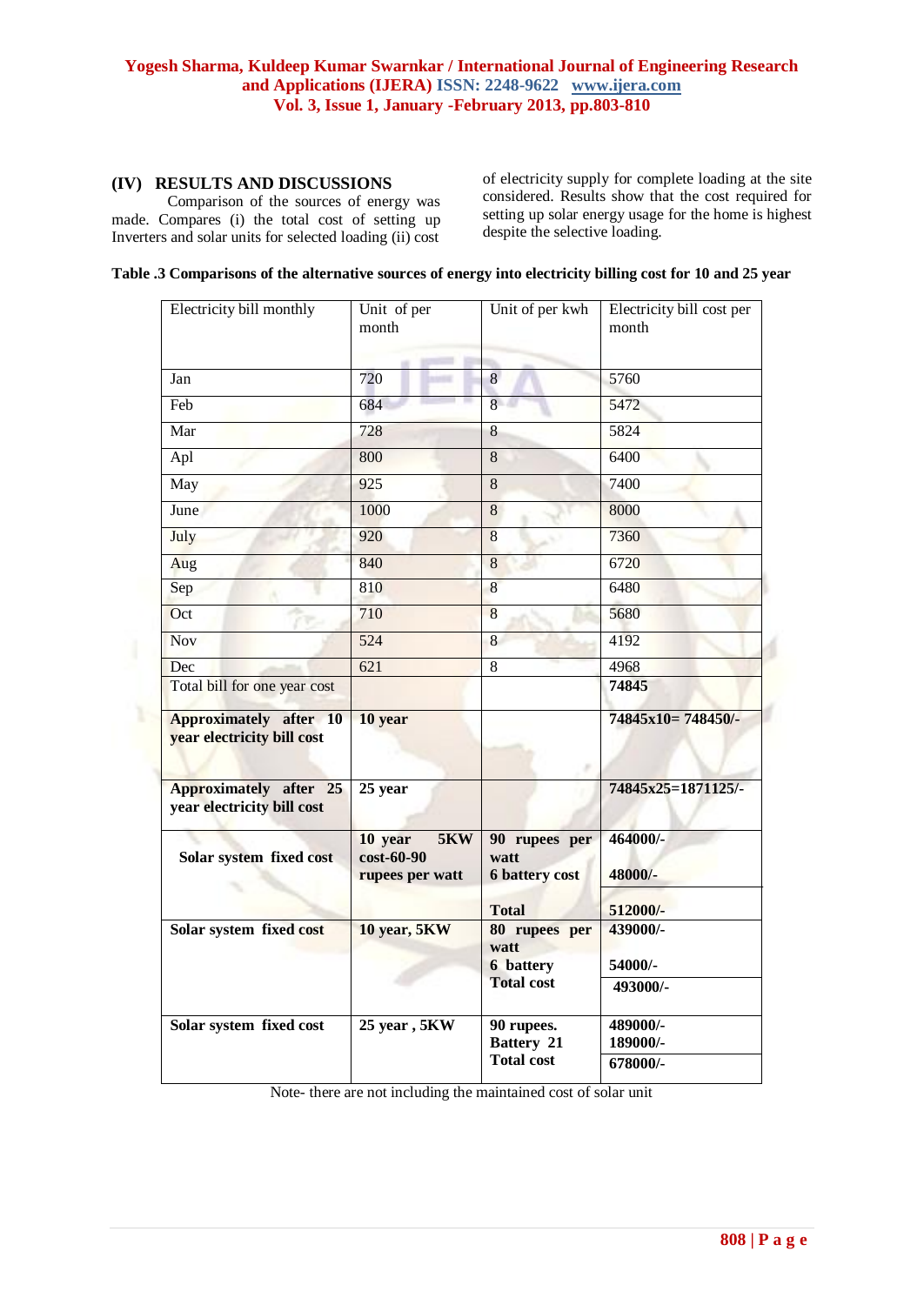Show that the result in comparison table in solar system and electricity bill cost variation In table 3, comparison of all the sources of energy was made compares (i) the total cost of setting up inverters and solar units for selected loading (ii) cost of electricity supply for complete loading at the site considered. Results show that the cost required for setting up solar energy usage for the home is highest despite the selective loading. The energy-cost variations for the inverter and solar presented in according, presents a guide for the choice and cost implications for solar or Inverter systems set up as energy sources for house

The combines the energy-cost analysis with selective loadings to predict house Requirements for different in KVA. Is the comparison of energy cost extrapolated over ten years for house use respectively The cost for using solar and inverters are high initially but tend to be regular and stable over the years. The regular uses the future indicate the Cost-Benefit points for using the inverter at the house respectively. Beyond these points the cost of using inverters becomes lower (though for selected loading) than other alternatives for some period of time until major replacements or servicing are needed for the inverters. The comparison also takes into consideration the maintenance and re-charging cost of the inverter and the solar units. However, selected loading was used for all the other alternative sources of energy to electricity in this comparison the initially cost of solar system is high. But solar system is most economic in future we are save the **65%** money in ten year approximately same as this example

For example

Table .4 Comparisons between Marurti Swift Petrol and Diesel cost

|                        | anu izicaci cust             |                |
|------------------------|------------------------------|----------------|
| Car                    | Approximately<br>Cost of car | Average of car |
| Maruti<br>swift petrol | 5 lakh                       | 14 km/11t.     |
| Maruti<br>swift diesel | 7 lakh                       | $21km/11t$ .   |

We show that in the table that is initial cost is of petrol car is less than to diesel car but average is more diesels into petrol car. So that in the future the diesel car is most economic compare the petrol car because average is high and diesel cost is low compare to petrol cost in the same case for solar system initial cost is high but in future is money saving.

## **(V)CONCLUSION AND RECOMMENDATIONS**

The main objective of this work which is to present a quantitative energy and cost-predicting analysis of energy sources using at house as case study and thereby proffer Alternative and immediate

alleviating measures to unsteady National electric supply in some developing countries while embarking on upgrading has been achieved. In the process of the work, energy audits, net load selections and cost estimations were carried out for selected site representative of house usage. The cost implications of employing alternative sources of energy such as Inverters and Solar panels were the closely surveyed while those for energy sources. The results obtained presented guiding steps among other solutions on how homes can be powered by applying the method of selective loading to reduce the cost of setting up Alternative sources to electricity such as inverters and solar units. Though the need for the affected developing countries to step up their national power supply cannot be over stated, the following are suggestions based on this work.

- \* The usage of energy saving bulbs should be encouraged in house. This energy saving bulbs can replace the conventional CFL 15W, fluorescent and security light which consume a lot of energy.
- ❖ Energy conservation culture must be imbibed to eradicate the culture of energy wastage.
- There should be public awareness on the advantages of using these alternative sources of energy.
- **↑** People must inculcate the culture of close monitoring of their energy bills and fossil fuels bills while adequate record should be kept to ascertain their expenditure.
- $\cdot \cdot$  If we are using the 5 star rating electrical appliances save lots of energy

## **(VI) REFERENCES**

- [1] Simolowo Oluwafunbi Emmanuel and Oladele Samuel" Energy-cost analysis of alternative sources to electricity in Nigeria" indjst.org Vol. 5 No. 1 (Jan 2012) ,PP1946- 1952.
- [2] Suresh Kumar soni & Manoj Nair"" Energy Conservation And Management " satya prakashan tech India publications new delhi-2012.
- [3] Guy Hutton &Eva Rehfuess" Guidelines for conducting cost–benefit analysis of household energy and health interventions" WHO Library Cataloguing-in-Publication Data World Health Organization.
- [4] Hart, D. (2000). Introduction to Power Electronics. Upper Saddle River, NJ: Prentice Hall.